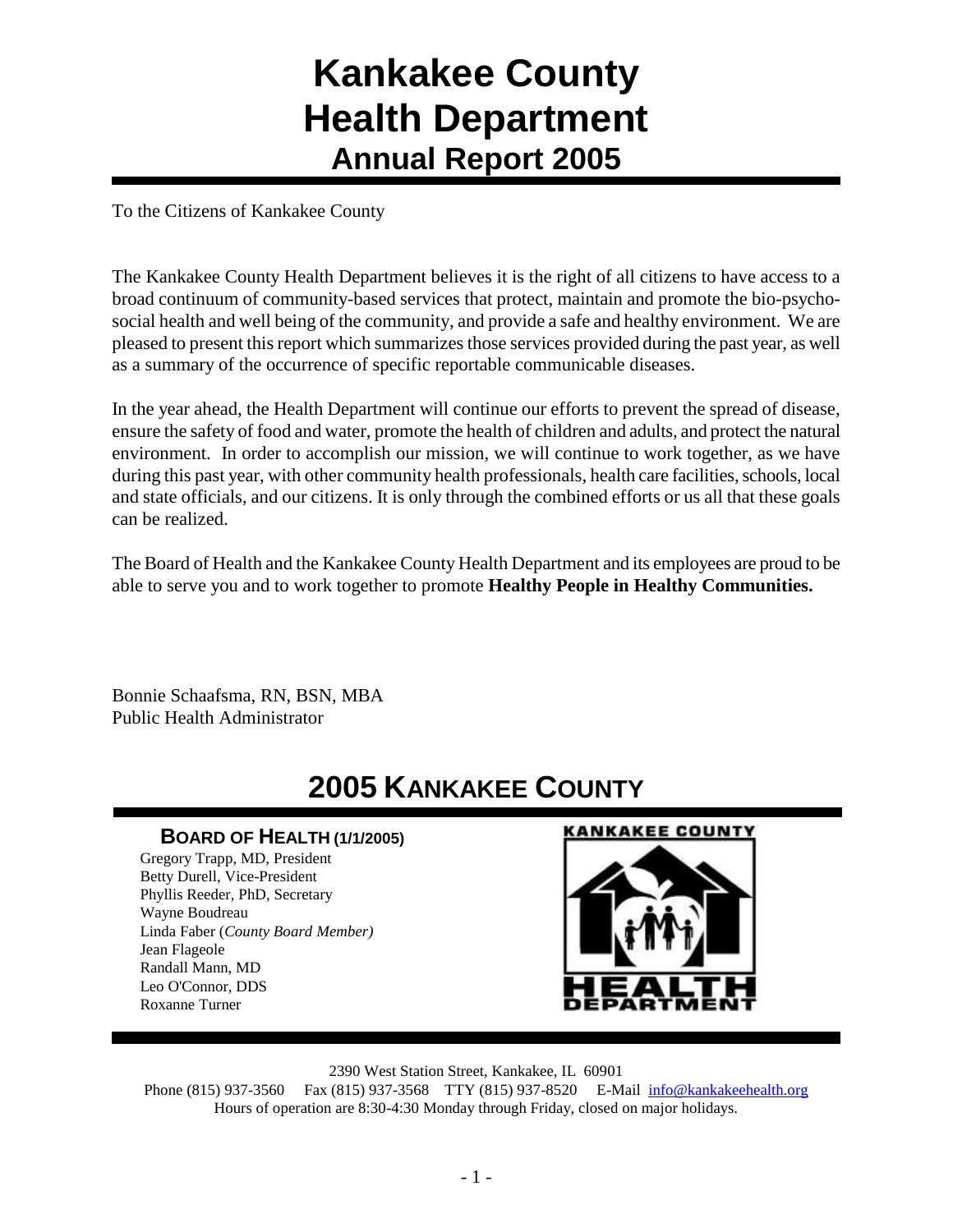## **Environmental Health 2005 Health Promotion 2005**

#### *Inspections*

| Vector Control Inspections222    |  |
|----------------------------------|--|
|                                  |  |
| Permits Issued                   |  |
|                                  |  |
|                                  |  |
| Licenses Issued                  |  |
|                                  |  |
|                                  |  |
|                                  |  |
| Trucks (Solid Waste Disposal) 39 |  |
|                                  |  |

#### *Health Education*

| Baby Think It Over participants  165          |
|-----------------------------------------------|
| Safe Kids Car Seat Checks  10                 |
|                                               |
|                                               |
| Kankakee County Teen Conference students .520 |
| Breast & Cervical Cancer Screenings           |
|                                               |
|                                               |
|                                               |
|                                               |
|                                               |
| Tobacco Prevention & Cessation                |
| Tobacco Prevention participants 1,693         |
|                                               |
| Freedom From Smoking participants 15          |
|                                               |

# **Chronic and Communicable Disease 2005**

#### *Reportable Diseases*

| Acquired Immunodeficiency Syndrome 2      |  |
|-------------------------------------------|--|
|                                           |  |
|                                           |  |
|                                           |  |
|                                           |  |
|                                           |  |
|                                           |  |
|                                           |  |
|                                           |  |
|                                           |  |
|                                           |  |
|                                           |  |
|                                           |  |
|                                           |  |
|                                           |  |
|                                           |  |
|                                           |  |
|                                           |  |
| Streptococcal Infections (Group A)10      |  |
|                                           |  |
|                                           |  |
|                                           |  |
|                                           |  |
|                                           |  |
| <b>HIV Testing and Counseling Program</b> |  |
|                                           |  |
| <b>Sexually Transmitted Diseases</b>      |  |
|                                           |  |
|                                           |  |

Number of clients ...........................................611

| <i>Tuberculosis</i>                    |  |
|----------------------------------------|--|
|                                        |  |
|                                        |  |
|                                        |  |
| <b>Lead Screening Program</b>          |  |
|                                        |  |
|                                        |  |
|                                        |  |
| Environmental inspections + HUD grant7 |  |
|                                        |  |
|                                        |  |

### *Hearing and Vision Screening*

| Preschool                                                        |
|------------------------------------------------------------------|
|                                                                  |
|                                                                  |
|                                                                  |
| School age                                                       |
|                                                                  |
|                                                                  |
|                                                                  |
|                                                                  |
|                                                                  |
| Schools Oral Health<br>Fluoride Rinse Program (Grades 1-8) 1,594 |
| <i>Special Immunization Clinics</i>                              |

| Special Immunization Clinics    |  |
|---------------------------------|--|
|                                 |  |
| Total pneumonia vaccine doses46 |  |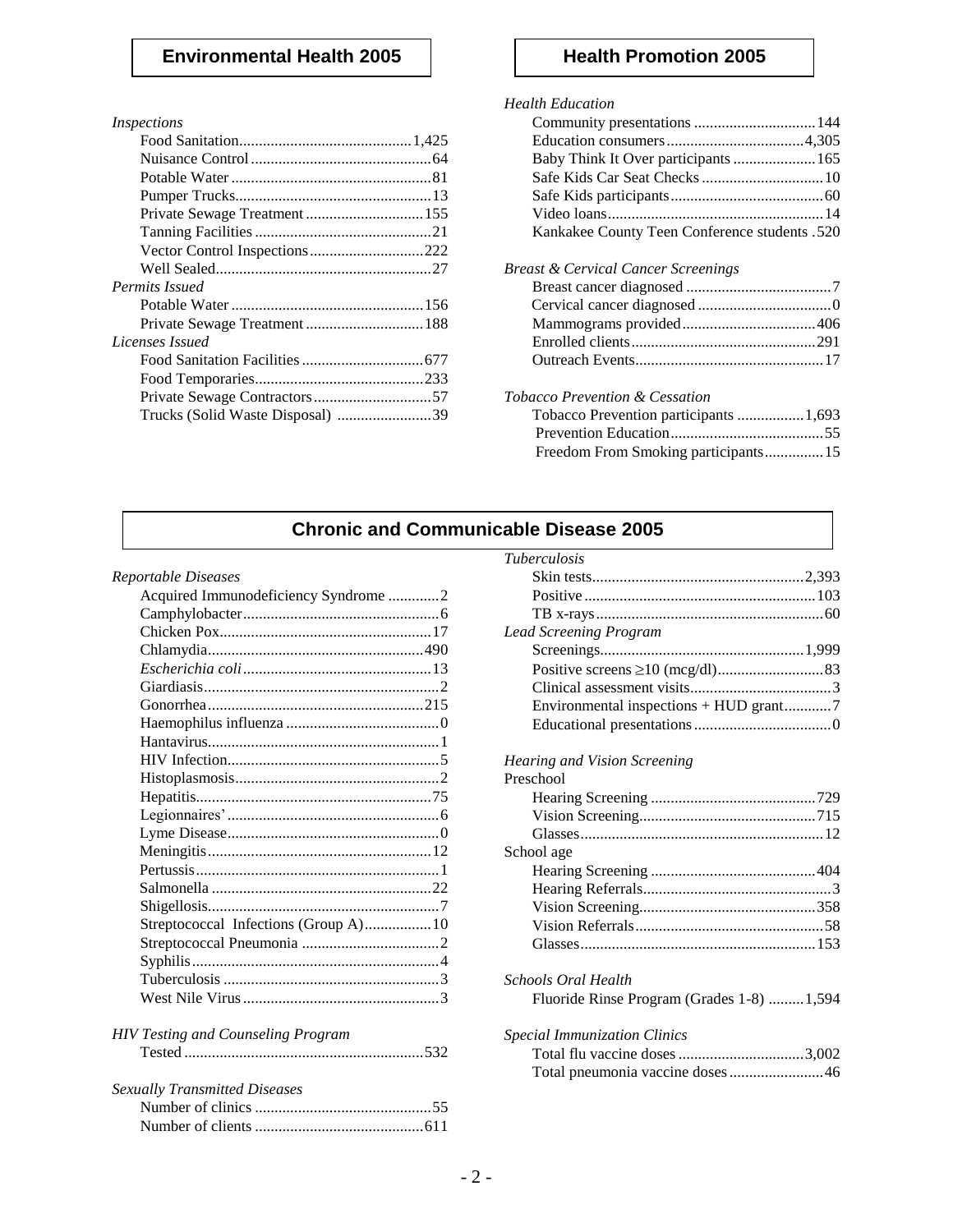## **Maternal Child Health 2005**

| WIC (Women, Infants, & Children)   |              |
|------------------------------------|--------------|
| Average monthly caseload2,399      |              |
|                                    |              |
|                                    |              |
|                                    |              |
| Childhood Immunization             | <b>Doses</b> |
|                                    |              |
|                                    |              |
| Attendance at outreach clinics 219 |              |
|                                    |              |
| DtaP/Polio/Hep B (child) 471       |              |
|                                    |              |
|                                    |              |
|                                    |              |
|                                    |              |
|                                    |              |
|                                    |              |
|                                    |              |
|                                    |              |
|                                    |              |
|                                    |              |
|                                    |              |
|                                    |              |
|                                    |              |
|                                    |              |
|                                    |              |
|                                    |              |

| Family Case Management             |  |
|------------------------------------|--|
|                                    |  |
|                                    |  |
|                                    |  |
|                                    |  |
|                                    |  |
|                                    |  |
|                                    |  |
| <b>HealthWorks</b>                 |  |
|                                    |  |
| Comprehensive health evaluations54 |  |
|                                    |  |
|                                    |  |
| Child Health Clinic                |  |
|                                    |  |
|                                    |  |
|                                    |  |
| Medically indigent clients  195    |  |
| New clients                        |  |
|                                    |  |
|                                    |  |
|                                    |  |

# **Financial Report 2005**

| (Unaudited)                       |  |  |  |
|-----------------------------------|--|--|--|
| Fiscal Year $12/01/04 - 11/30/05$ |  |  |  |
| Revenue                           |  |  |  |

| Property Tax Revenue 372,367.09 |  |
|---------------------------------|--|
|                                 |  |
|                                 |  |
|                                 |  |
|                                 |  |
|                                 |  |
|                                 |  |
|                                 |  |
|                                 |  |
|                                 |  |



#### *Expenditures*

| Total Personnel Costs  1,948,336.88 |  |
|-------------------------------------|--|
| Professional Development 7,988.88   |  |
| Office Supplies/Postage33,320.61    |  |
|                                     |  |
|                                     |  |
|                                     |  |
|                                     |  |
|                                     |  |
|                                     |  |
|                                     |  |
|                                     |  |
|                                     |  |
|                                     |  |
|                                     |  |
|                                     |  |
|                                     |  |
|                                     |  |